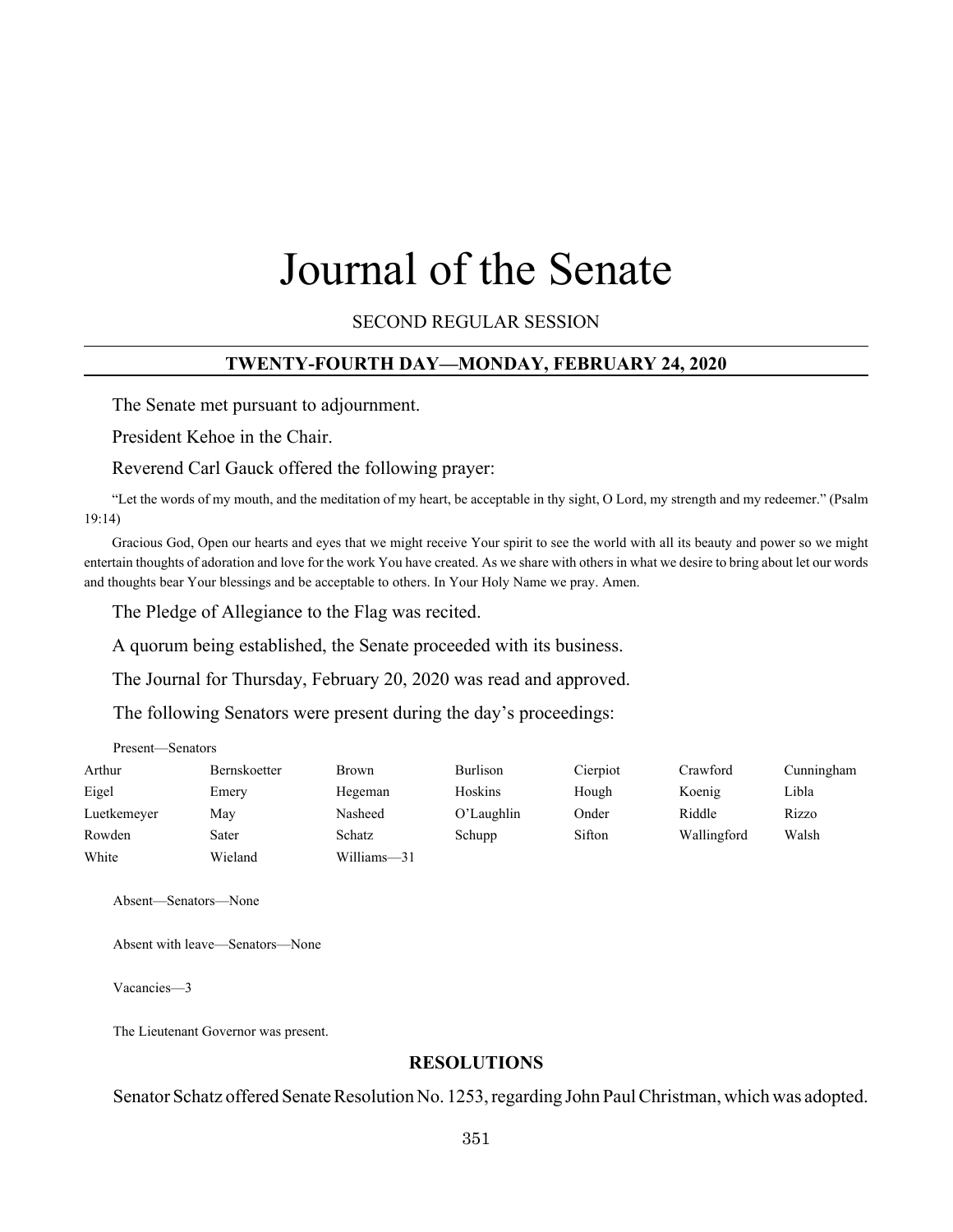Senator Schatz offered Senate Resolution No. 1254, regarding Wyatt Hartenstein, which was adopted.

Senator Schatz offered Senate Resolution No. 1255, regarding Logan Edward Gross, which was adopted.

Senator Arthur offered Senate Resolution No. 1256, regarding Elise Thomas, Kansas City, which was adopted.

Senator Arthur offered Senate Resolution No. 1257, regarding Courtney Rowe, Kansas City, which was adopted.

Senator Arthur offered Senate Resolution No. 1258, regarding Sophia Rothery, Liberty, which was adopted.

Senator Arthur offered Senate Resolution No. 1259, regarding Arlee Cado, Kansas City, which was adopted.

Senator Arthur offered Senate Resolution No. 1260, regarding Audrey Allen, Kansas City, which was adopted.

Senator Sater offered Senate Resolution No. 1261, regarding Brenda Miller, which was adopted.

Senator Sater offered Senate Resolution No. 1262, regarding Scott Pettit, which was adopted.

Senator Sater offered Senate Resolution No. 1263, regarding Jake McCully, which was adopted.

Senator Sater offered Senate Resolution No. 1264, regarding Ryan Cline, which was adopted.

Senator Sater offered Senate Resolution No. 1265, regarding Ron Schmidly, Mount Vernon, which was adopted.

Senator Sater offered Senate Resolution No. 1266, regarding Gene Ingle, Mount Vernon, which was adopted.

Senator White offered Senate Resolution No. 1267, regarding Webb City High School Junior Army Reserve Officers' Training Corps (JROTC) Rifle Team, which was adopted.

 Senators Bernskoetter, Wallingford and Luetkemeyer offered Senate Resolution No. 1268, regarding Major Richard L. Holtmeyer, which was adopted.

Senators Bernskoetter and Riddle offered Senate Resolution No. 1269, regarding the death of Galen R. Hammann, Jefferson City, which was adopted.

Senator Hoskins offered Senate Resolution No. 1270, regarding Jace Lance, Marshall, which was adopted.

Senator Williams offered Senate Resolution No. 1271, regarding BMac Stop the Violence Week, Wellston, which was adopted.

#### **INTRODUCTION OF BILLS**

The following Bills were read the 1st time and ordered printed:

**SB 1031**–By Nasheed.

An Act to repeal section 610.140, RSMo, and to enact in lieu thereof one new section relating to expungement of certain criminal records.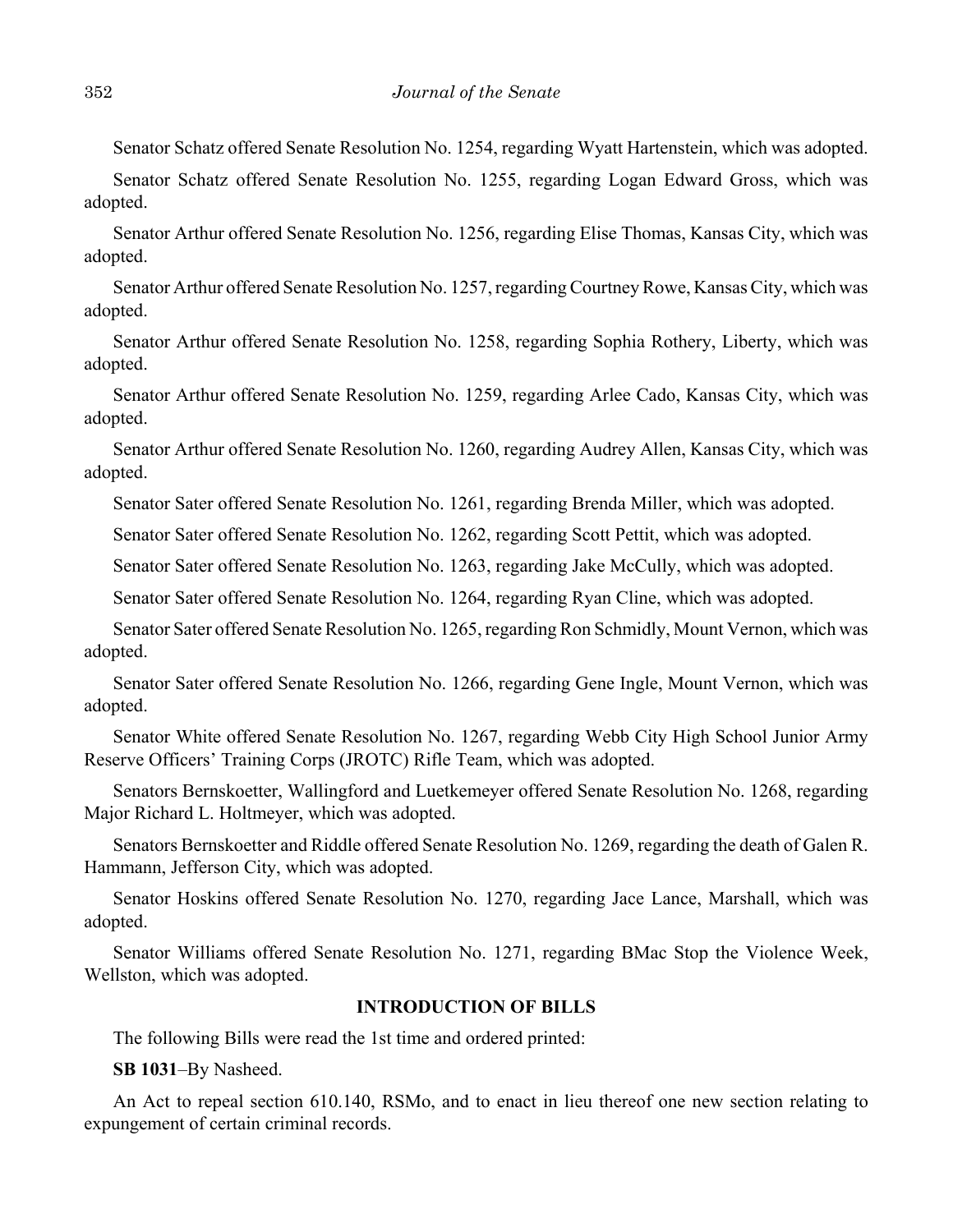#### **SB 1032**–By Riddle.

An Act to amend chapter 334, RSMo, by adding thereto two new sections relating to radiologic licensure.

#### **SB 1033**–By Hegeman.

An Act to repeal section 67.1362, RSMo, and to enact in lieu thereof two new sections relating to transient guest taxes.

**SB 1034**–By Cierpiot.

An Act to repeal section 190.241, RSMo, and to enact in lieu thereof one new section relating to trauma centers.

**SB 1035**–By Emery.

An Act to repeal section 393.106, RSMo, and to enact in lieu thereof one new section relating to electric energy.

#### **SB 1036**–By White.

An Act to repeal section 379.122, RSMo, and to enact in lieu thereof one new section relating to motor vehicle insurance for military servicemembers.

**SB 1037**–By Walsh.

An Act to amend chapter 407, RSMo, by adding thereto one new section relating to the sale of baby crib bumper pads, with penalty provisions and a delayed effective date.

**SB 1038**–By Wallingford.

An Act to amend chapter 211, RSMo, by adding thereto one new section relating to the joint task force on juvenile court jurisdiction and implementation.

**SB 1039**–By Wallingford.

An Act to amend chapter 66, RSMo, by adding thereto one new section relating to landfill properties in certain counties.

**SB 1040**–By Wallingford.

An Act to repeal section 393.355, RSMo, and to enact in lieu thereof one new section relating to ratemaking for public utilities.

#### **CONCURRENT RESOLUTIONS**

**SCR 38**, introduced by Seantor O'Laughlin, entitled:

Relating to the disapproval of the Missouri Hazardous Waste Management Commission's recommendations regarding the fees and taxes of the Hazardous Waste Management Commission.

Was taken up.

Senator Brown assumed the Chair.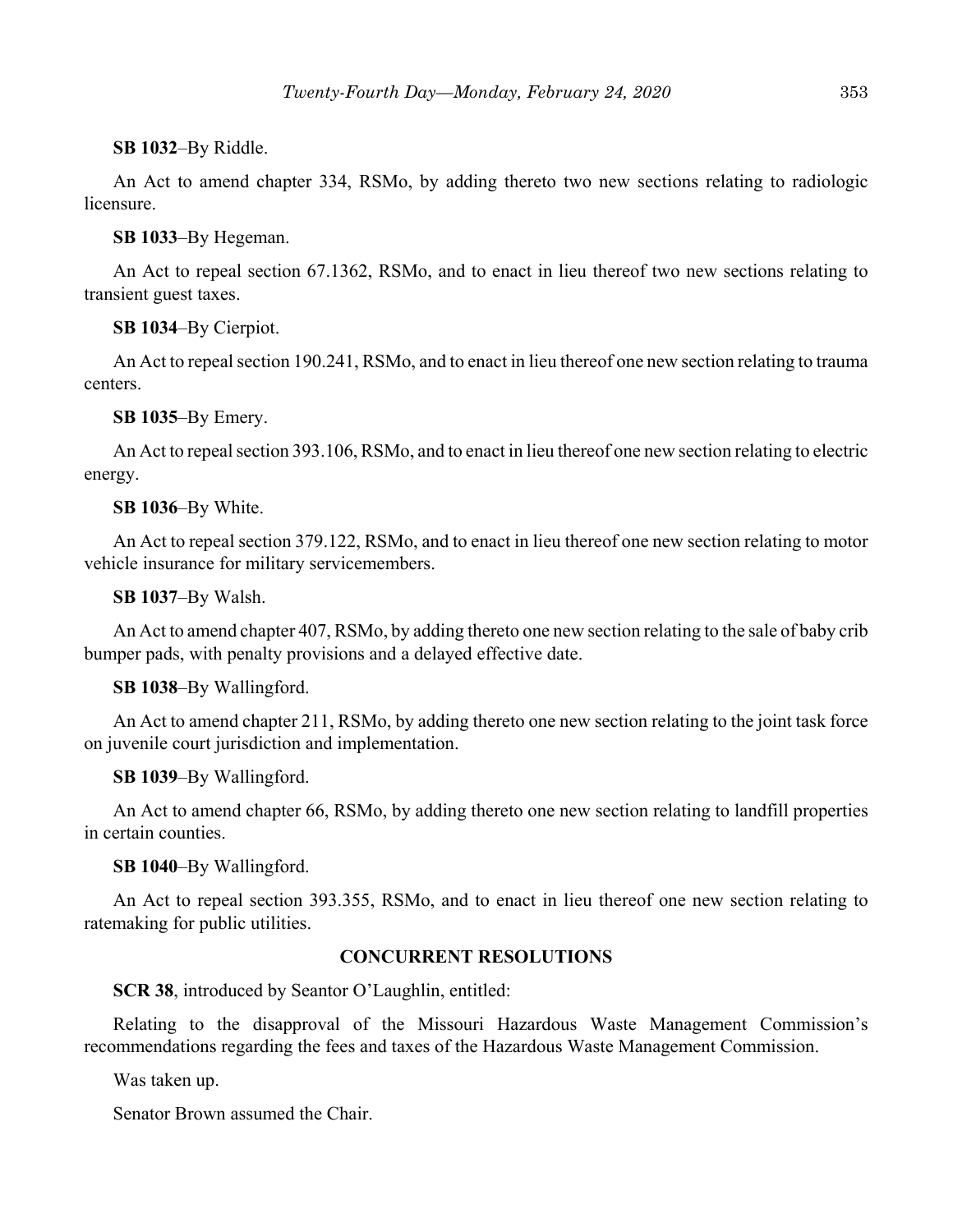On motion of Senator O'Laughlin, **SCR 38** was read the 3rd time and passed by the following vote:

| YEAS—Senators |              |          |          |            |            |             |
|---------------|--------------|----------|----------|------------|------------|-------------|
| Bernskoetter  | <b>Brown</b> | Burlison | Cierpiot | Crawford   | Cunningham | Eigel       |
| Emery         | Hegeman      | Hoskins  | Hough    | Koenig     | Libla      | Luetkemeyer |
| Nasheed       | O'Laughlin   | Onder    | Riddle   | Rizzo      | Rowden     | Sater       |
| Schatz        | Wallingford  | Walsh    | White    | Wieland-26 |            |             |
| NAYS—Senators |              |          |          |            |            |             |
| Arthur        | May          | Schupp   | Sifton   | Williams-5 |            |             |
| .             |              |          |          |            |            |             |

Absent—Senators—None

Absent with leave—Senators—None

Vacancies—3

The President declared the concurrent resolution passed.

On motion of Senator O'Laughlin, title to the concurrent resolution was agreed to.

Senator O'Laughlin moved that the vote by which the concurrent resolution passed be reconsidered.

Senator Rowden moved that motion lay on the table, which motion prevailed.

## **SENATE BILLS FOR PERFECTION**

At the request of Senator Riddle, **SB 555** was placed on the Informal Calendar.

At the request of Senator Emery, **SB 526**, with **SCS** was placed on the Informal Calendar.

At the request of Senator Wallingford, **SB 618** was placed on the Informal Calendar.

Senator Emery moved that **SB 689**, with **SCS**, be taken up for perfection, which motion prevailed.

**SCS** for **SB 689**, entitled:

# SENATE COMMITTEE SUBSTITUTE FOR SENATE BILL NO. 689

An Act to repeal sections 337.020, 337.029, and 337.050, RSMo, and to enact in lieu thereof four new sections relating to licensing requirements for certain professionals.

Was taken up.

Senator Emery moved that **SCS** for **SB 689** be adopted, which motion prevailed.

On motion of Senator Emery, **SCS** for **SB 689** was declared perfected and ordered printed.

Senator Hough moved that **SB 670**, with **SCS**, be taken up for perfection, which motion prevailed.

**SCS** for **SB 670**, entitled:

# SENATE COMMITTEE SUBSTITUTE FOR SENATE BILL NO. 670

An Act to repeal sections 334.702, 334.704, 334.706, 334.708, 334.710, 334.712, 334.715, 334.717,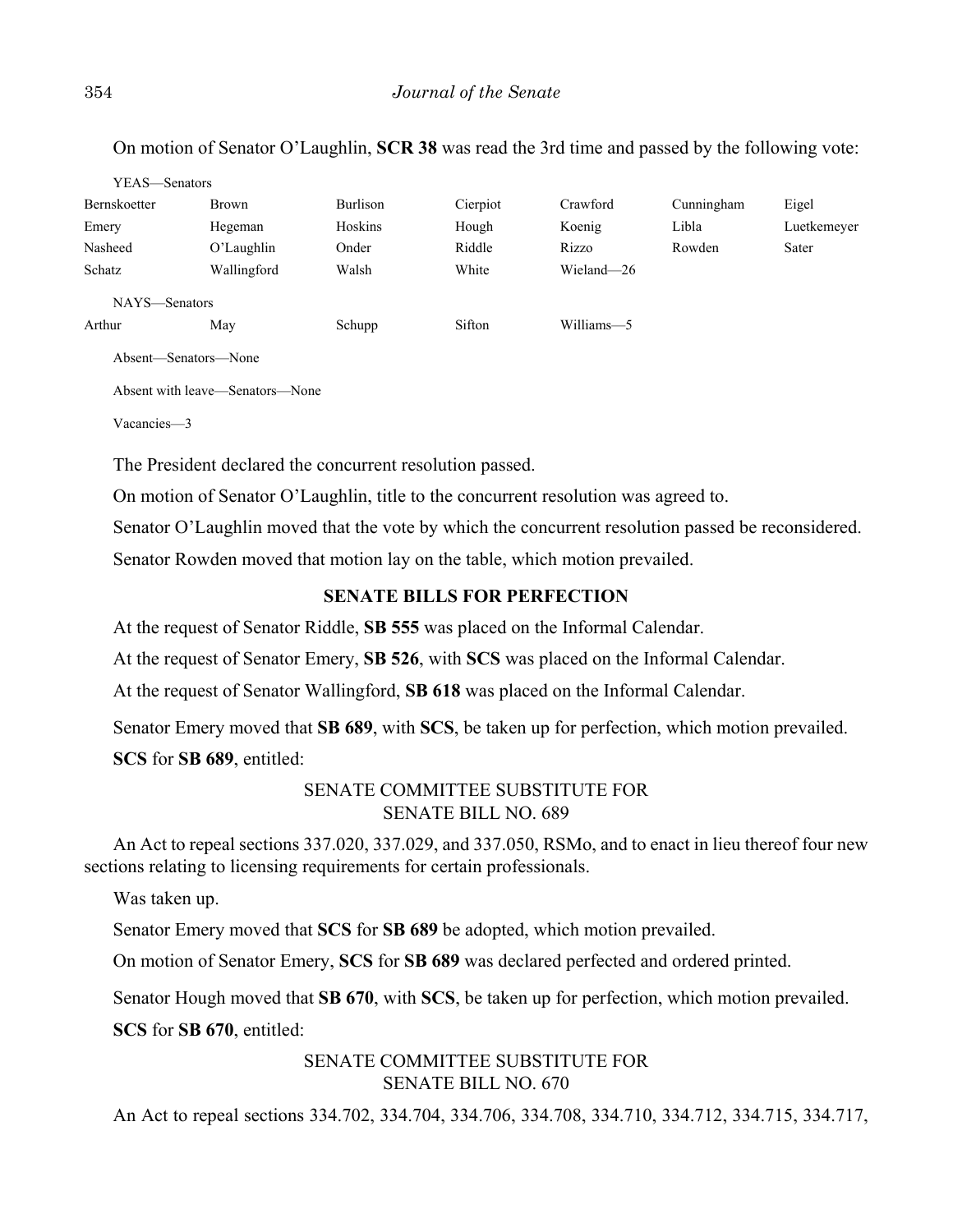334.719, 334.721, and 334.725, RSMo, and to enact in lieu thereof twelve new sections relating to professional registration for the healing arts, with penalty provisions.

Was taken up.

Senator Hough moved that **SCS** for **SB 670** be adopted.

President Kehoe assumed the Chair.

Senator Hough offered **SS** for **SCS** for **SB 670**, entitled:

# SENATE SUBSTITUTE FOR SENATE COMMITTEE SUBSTITUTE FOR SENATE BILL NO. 670

An Act to repeal sections 334.702, 334.704, 334.706, 334.708, 334.710, 334.712, 334.715, 334.717, 334.719, 334.721, 334.725, 337.020, 337.029, and 337.050, RSMo, and to enact in lieu thereof sixteen new sections relating to licensing requirements for certain professionals, with penalty provisions.

Senator Hough moved that **SS** for **SCS** for **SB 670** be adopted.

Senator Brown assumed the Chair.

Senator Bernskoetter assumed the Chair.

At the request of Senator Hough, **SB 670**, with **SCS** and **SS** for **SCS** (pending), was placed on the Informal Calendar.

Senator Cunningham moved that **SB 617**,with **SCS**, be taken up for perfection, which motion prevailed. **SCS** for **SB 617**, entitled:

## SENATE COMMITTEE SUBSTITUTE FOR SENATE BILL NO. 617

An Act to amend chapter 321, RSMo, by adding thereto one new section relating to devices for fire protection districts, with penalty provisions.

Was taken up.

Senator Cunningham moved that **SCS** for **SB 617** be adopted, which motion prevailed.

On motion of Senator Cunningham, **SCS** for **SB 617** was declared perfected and ordered printed.

At the request of Senator Sater, **SB 523**, with **SCS** was placed on the Informal Calendar.

Senator Hough moved that **SB 670**, with **SCS** and **SS** for **SCS** (pending), be called from the Informal Calendar and again taken up for perfection, which motion prevailed.

**SS** for **SCS** for **SB 670** was again taken up.

Senator May offered **SA 1**:

#### SENATE AMENDMENT NO. 1

Amend Senate Substitute for Senate Committee Substitute for Senate Bill No. 670, Page 23, Section 337.050, Line 15, by inserting after all of said line the following:

"454.1005. 1. To show cause why suspension of a license may not be appropriate, the obligor shall request a hearing from the court or division that issued the notice of intent to suspend the license. The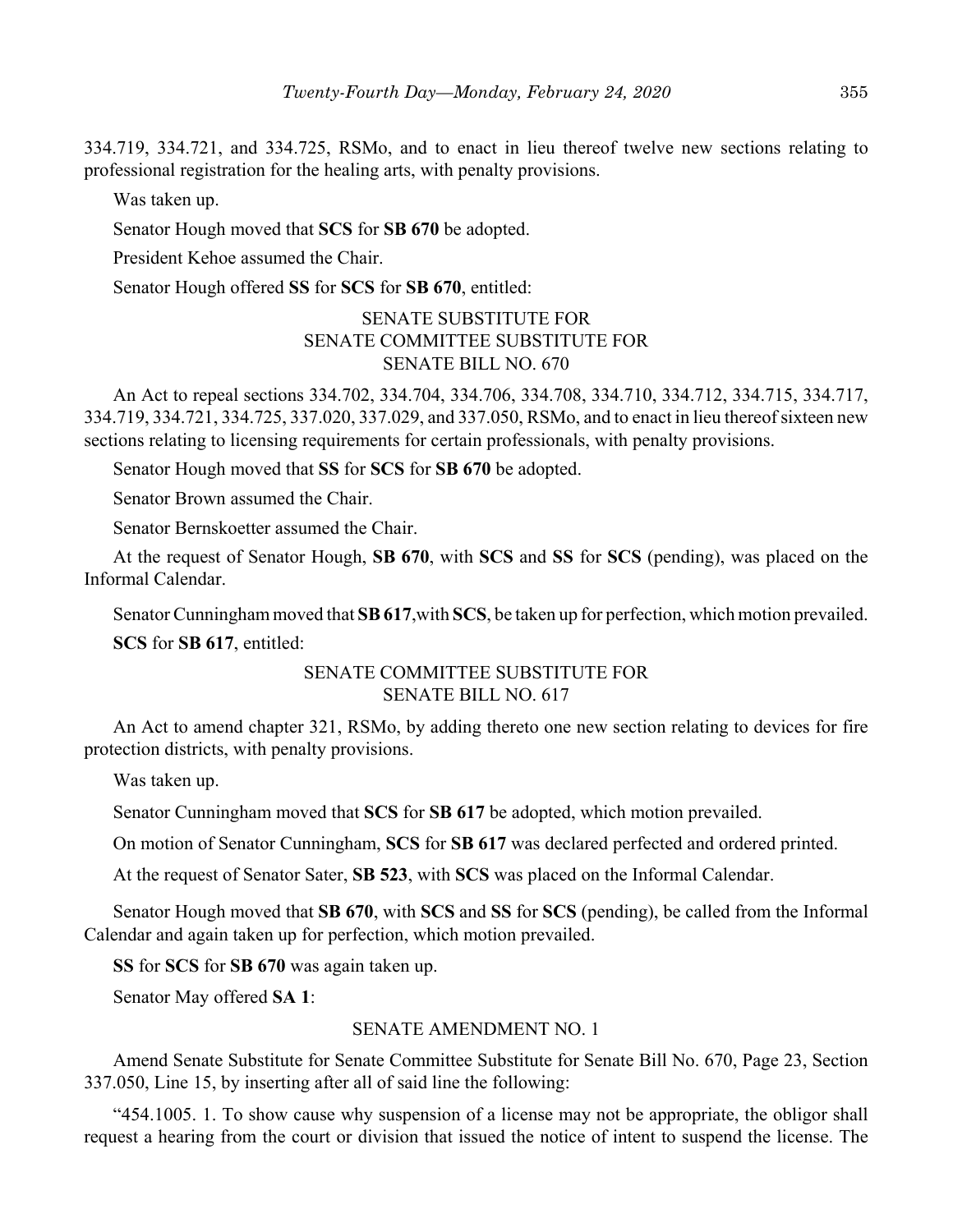request shall be made within sixty days of the date of service of notice.

2. If an obligor fails to respond, without good cause, to a notice of intent to suspend a license**[**,**] or to** timely request a hearing or comply with a payment plan, **[**the obligor's defenses and objections shall be considered to be without merit and**]** the court or director may enter an order suspending the obligor's license and ordering the obligor to refrain from engaging in the licensed activity.

3. **Due process requires that,** upon timely receipt of a request for hearing from an obligor, the court or director shall schedule a hearing **that complies with due process** to determine if suspension of the obligor's license is appropriate **considering all relevant factors**. The court or director shall stay suspension of the license pending the outcome of the hearing.

4. **[**If the action involves an arrearage, the only issues that may be determined in a hearing pursuant to this section are**]In determining whether the license suspension is appropriate under the circumstances, the court or director shall consider and issue written findings of fact and conclusions of law within thirty days following the hearing regarding the following**:

(1) The identity of the obligor;

(2) Whether the arrearage is in an amount greater than or equal to three months of support payments or two thousand five hundred dollars, whichever is less, by the date of service of a notice of intent to suspend; **[**and**]**

(3) Whether the obligor has entered a payment plan. If the action involves a failure to comply with a subpoena or order, the only issues that may be determined are the identity of the obligor and whether the obligor has complied with the subpoena or order**;**

**(4) Whether the obligor had the ability to make the payments that are in arrearage;**

**(5) Whether the obligor has the current ability to make the payments;**

**(6) The reasons the obligor needs the license, including, but not limited to:**

**(a) Transportation of family members to and from work, school, or medical treatment;**

**(b) Transportation of the obligor or family members to extra curricular activities; or**

**(c) A requirement for employment;**

**(7) Whether the obligor is unemployed or underemployed;**

**(8) Whether the obligor is actively seeking employment;**

**(9) Whether the obligor has been offered job assistance through the state;**

**(10) Whether the obligor is disabled and his or her capacity to work; and**

**(11) Any other relevant factors that affect the obligor's ability to make the child support payments**.

5. **If the court or director, after the hearing, determines that the obligor has failed to comply with the child support payment obligation and an arrearage exists in excess of two thousand five hundred dollars for good cause, then the court or director shall not issue an order suspending the obligor's license and ordering the obligor to refrain from engaging in the licensed activity or, if an order is in place, shall stay such order.**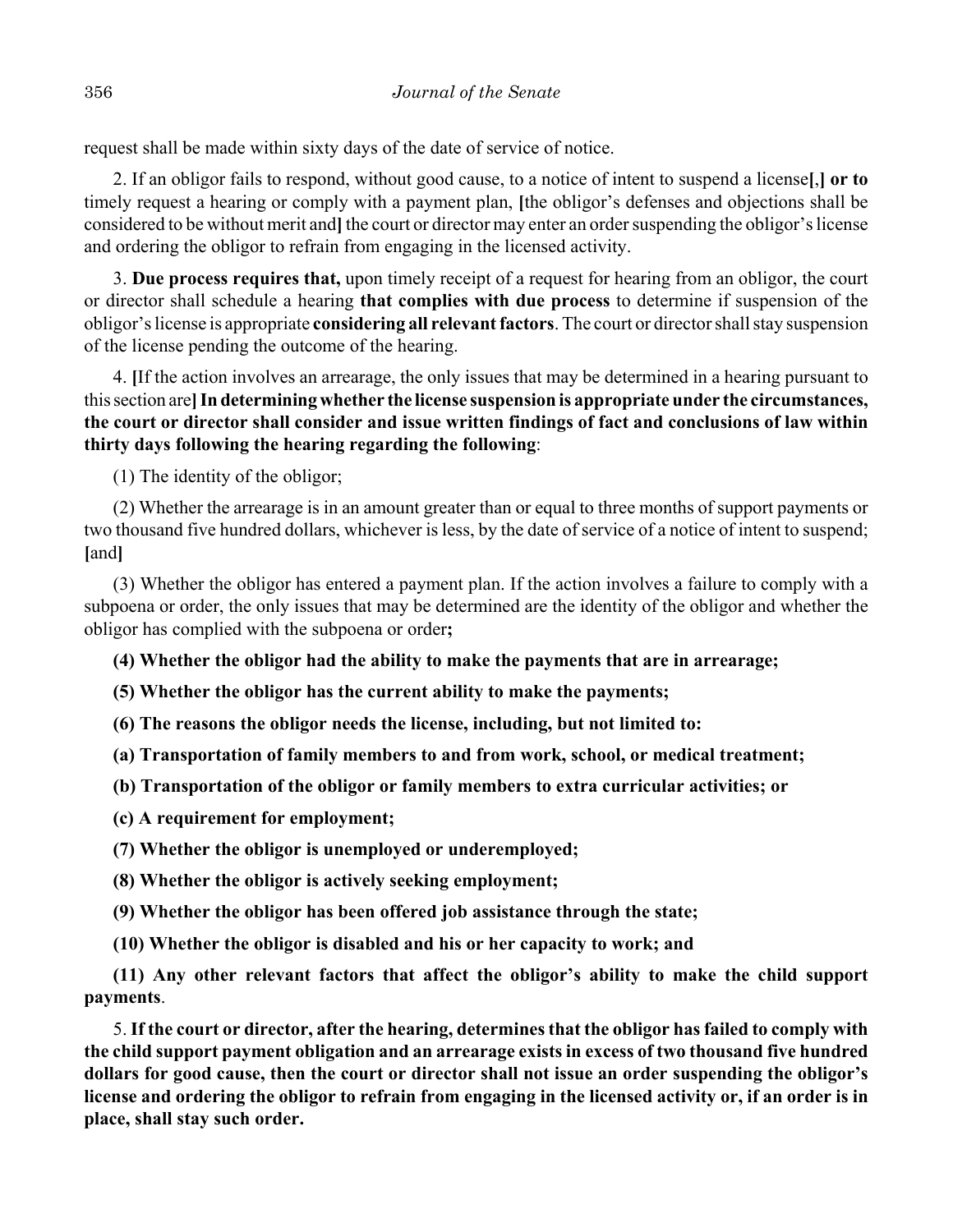**6.** If the court or director, after hearing, determines that the obligor has failed**, without good cause,** to comply with any of the requirements in subsection 4 of this section, the court or director shall issue an order suspending the obligor's license and ordering the obligor to refrain from engaging in the licensed activity.

**[**6.**] 7.** The court or division shall send a copy of the order suspending a license to the licensing authority and the obligor by certified mail.

**[**7.**] 8.** The determination of the director, after a hearing pursuant to this section, shall be a final agency decision and shall be subject to judicial review pursuant to chapter 536. Administrative hearings held pursuant to this section shall be conducted by hearing officers appointed by the director of the department pursuant to subsection 1 of section 454.475.

**[**8.**] 9.** A determination made by the court or division pursuant to this section is independent of any proceeding of the licensing authority to suspend, revoke, deny, terminate or renew a license."; and

Further amend the title and enacting clause accordingly.

Senator May moved that the above amendment be adopted.

Senator Eigel raised the point of order that **SS** for **SCS** goes beyond the intent of the original bill. The point of order was referred to the President Pro Tem who took it under advisement, which placed **SB 670**, with **SCS**, **SS** for **SCS**, **SA 1** and the point of order (pending), back on the Informal Calendar.

Senator Sater moved that **SB 523**, with **SCS** be called from the Informal Calendar and taken up for perfection, which motion prevailed.

**SCS** for **SB 523**, entitled:

## SENATE COMMITTEE SUBSTITUTE FOR SENATE BILL NO. 523

An Act to repeal sections 195.015, 195.017, 579.065, and 579.068, RSMo, and to enact in lieu thereof five new sections relating to controlled substances, with existing penalty provisions.

Was taken up.

Senator Sater moved that **SCS** for **SB 523** be adopted.

Senator Sater offered **SS** for **SCS** for **SB 523**, entitled:

# SENATE SUBSTITUTE FOR SENATE COMMITTEE SUBSTITUTE FOR SENATE BILL NO. 523

An Act to repeal sections 195.015, 195.017, 579.065, and 579.068, RSMo, and to enact in lieu thereof five new sections relating to controlled substances, with existing penalty provisions.

Senator Sater moved that **SS** for **SCS** for **SB 523** be adopted.

Senator Nasheed offered **SA 1**:

Amend Senate Substitute for Senate Committee Substitute for Senate Bill No. 523, Page 46-47, Section 195.805, by striking said section from the bill.

Senator Nasheed moved that the above amendment be adopted and requested a roll call vote be taken. She was joined in her request by Senators May, Schupp, Sifton and Williams.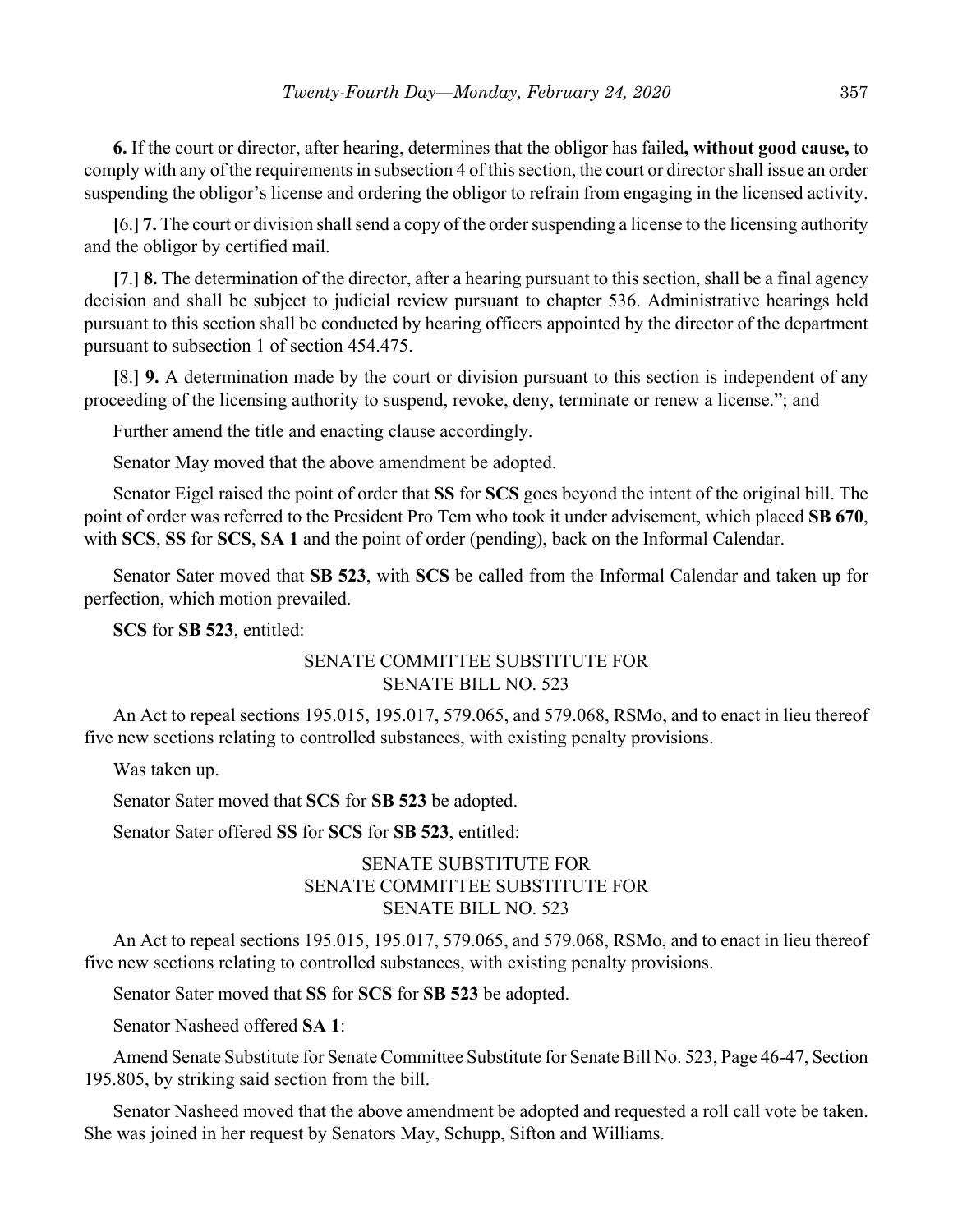# **SA 1** failed of adoption by the following vote:

YEAS—Senators—None

| NAYS-Senators   |              |         |               |          |          |             |
|-----------------|--------------|---------|---------------|----------|----------|-------------|
| Arthur          | Bernskoetter | Brown   | Burlison      | Cierpiot | Crawford | Hegeman     |
| Hoskins         | Hough        | Koenig  | Luetkemeyer   | May      | Nasheed  | Onder       |
| Rizzo           | Rowden       | Sater   | Schatz        | Schupp   | Sifton   | Wallingford |
| Walsh           | White        | Wieland | Williams-25   |          |          |             |
| Absent-Senators |              |         |               |          |          |             |
| Cunningham      | Eigel        | Emery   | $O'$ Laughlin | Riddle-5 |          |             |

Absent with leave—Senator Libla—1

Vacancies—3

Senator Onder offered **SA 2**:

#### SENATE AMENDMENT NO. 2

Amend Senate Substitute for Senate Committee Substitute for Senate Bill No. 523, Page 47, Section 195.805, Line 3, by inserting after the word "renderings." the following: "**However, geometric shapes, including, but not limited to, circles, squares, rectangles, and triangles, shall be permitted.**".

Senator Onder moved that the above amendment be adopted.

Senator Schupp offered **SSA 1** for **SA 2**:

# SENATE SUBSTITUTE AMENDMENT NO. 1 FOR SENATE AMENDMENT NO. 2

Amend Senate Substitute for Senate Committee Substitute for Senate Bill No. 523, Page 47, Section 195.805, Line 3, by inserting after the word "renderings." the following: "**However, geometric shapes, including, but not limited to, circles, squares, rectangles, and triangles, shall be permitted.**"; and further amend line 14, by inserting after all of said line the following:

"**4. The department shall promulgate rules and regulations regarding edible marijuana-infused products designed to appeal to persons under eighteen years of age, as well as promulgate rules and regulations to establish a process by which a licensed or certified entity may seek approval of an edible product design, package, or label prior to such product's manufacture or sale in order to determine compliance with the provisions of this section and any rules promulgated pursuant to this section. Any rule or portion of a rule, as that term is defined in section 536.010 that is created under the authority delegated in this section shall become effective only if it complies with and is subject to all of the provisions of chapter 536 and, if applicable, section 536.028. This section and chapter 536 are nonseverable and if any of the powers vested with the general assembly pursuant to chapter 536, to review, to delay the effective date, or to disapprove and annul a rule are subsequently held unconstitutional, then the grant of rulemaking authority and any rule proposed or adopted after August 28, 2020, shall be invalid and void.**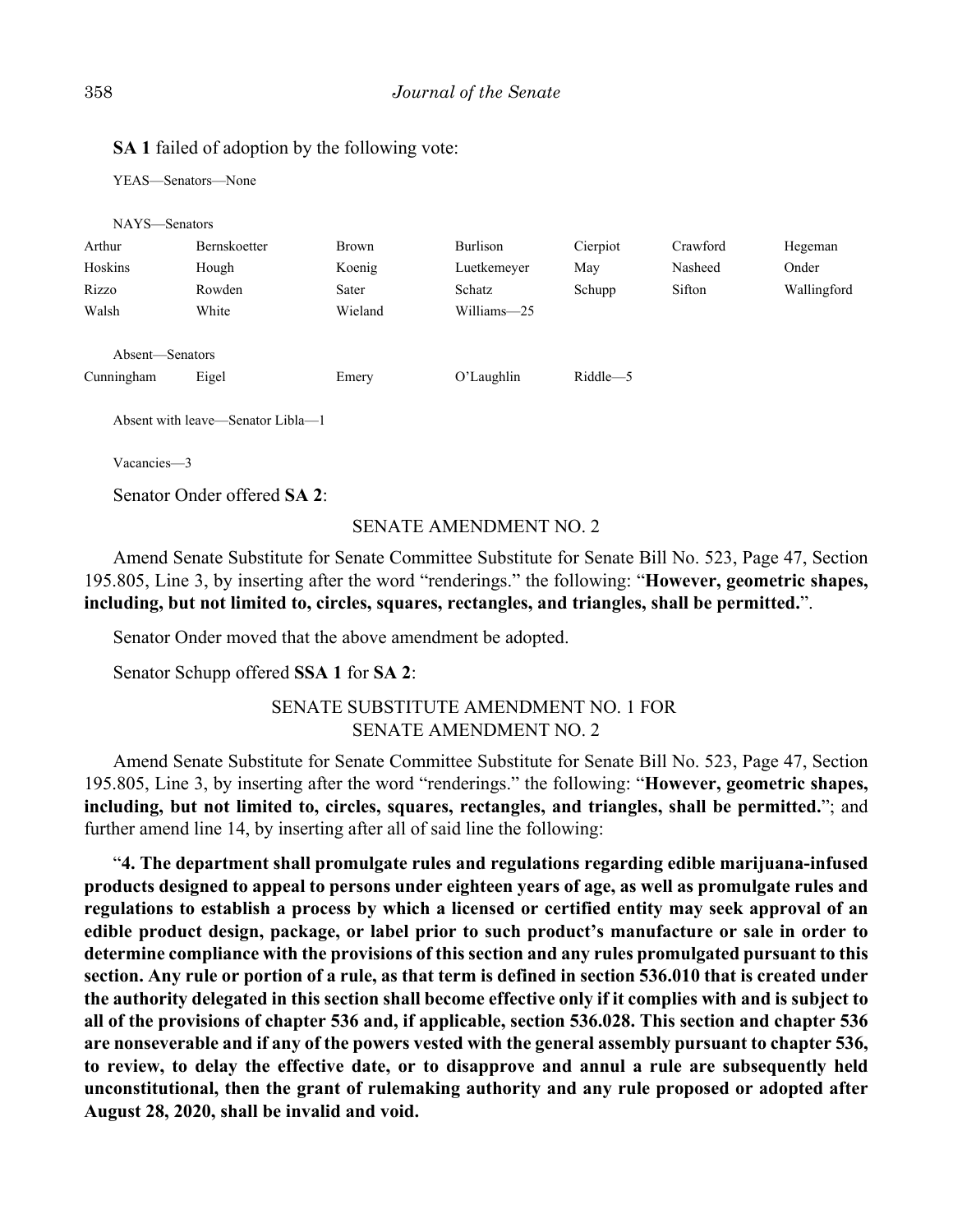Senator Schupp moved that the above substitute amendment be adopted, which motion prevailed.

Senator Koenig offered **SA 3**:

## SENATE AMENDMENT NO. 3

Amend Senate Substitute for Senate Committee Substitute for Senate Bill No. 523, Page 46, Section 195.017, Line 22, by inserting after all of said line the following:

"195.417. 1. The limits specified in this section shall not apply to any quantity of such product, mixture, or preparation which must be dispensed, sold, or distributed in a pharmacy pursuant to a valid prescription.

2. Within any thirty-day period, no person shall sell, dispense, or otherwise provide to the same individual, and no person shall purchase, receive, or otherwise acquire more than the following amount: any number of packages of any drug product containing any detectable amount of ephedrine, phenylpropanolamine, or pseudoephedrine, or any of their salts or optical isomers, or salts of optical isomers, either as:

(1) The sole active ingredient; or

(2) One of the active ingredients of a combination drug; or

(3) A combination of any of the products specified in subdivisions (1) and (2) of this subsection;

in any total amount greater than **[**nine**] seven and one-half** grams, without regard to the number of transactions.

3. Within any twenty-four-hour period, no pharmacist, intern pharmacist, or registered pharmacy technician shall sell, dispense, or otherwise provide to the same individual, and no person shall purchase, receive, or otherwise acquire more than the following amount: any number of packages of any drug product containing any detectable amount of ephedrine, phenylpropanolamine, or pseudoephedrine, or any of their salts or optical isomers, or salts of optical isomers, either as:

(1) The sole active ingredient; or

(2) One of the active ingredients of a combination drug; or

(3) A combination of any of the products specified in subdivisions (1) and (2) of this subsection;

in any total amount greater than three and six-tenths grams without regard to the number of transactions.

4. All packages of any compound, mixture, or preparation containing any detectable quantity of ephedrine, phenylpropanolamine, or pseudoephedrine, or any of their salts or optical isomers, or salts of optical isomers, except those that are excluded from Schedule V in subsection 17 or 18 of section 195.017, shall be offered for sale only from behind a pharmacy counter where the public is not permitted, and only by a registered pharmacist or registered pharmacy technician under section 195.017.

5. Each pharmacy shall submit information regarding sales of any compound, mixture, or preparation as specified in this section in accordance with transmission methods and frequency established by the department by regulation.

## 6. **No prescription shall be required for the dispensation, sale, or distribution of any drug product**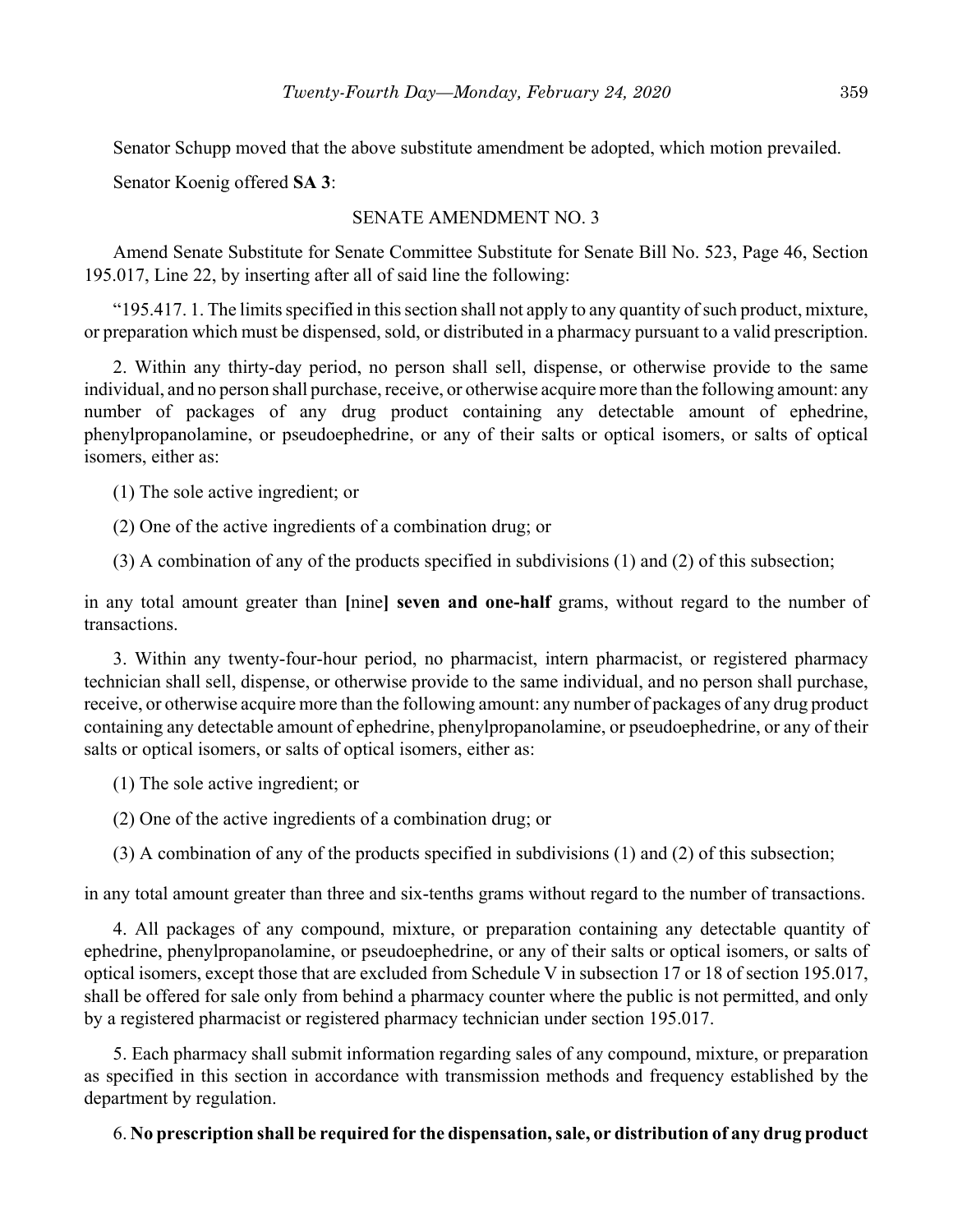**containing any detectable amount of ephedrine, phenylpropanolamine, or pseudoephedrine, or any of their salts or optical isomers, or salts of optical isomers, in an amount within the limits described in subsections 2 and 3 of this section; provided, that a valid prescription shall be required for amounts in excess of such limits.** This section shall supersede and preempt any local ordinances or regulations, including any ordinances or regulations enacted by any political subdivision of the state. This section shall not apply to the sale of any animal feed products containing ephedrine or any naturally occurring or herbal ephedra or extract of ephedra.

7. All logs, records, documents, and electronic information maintained for the dispensing of these products shall be open for inspection and copying by municipal, county, and state or federal law enforcement officers whose duty it is to enforce the controlled substances laws of this state or the United States.

8. All persons who dispense or offer for sale pseudoephedrine and ephedrine products, except those that are excluded from Schedule V in subsection 17 or 18 of section 195.017, shall ensure that all such products are located only behind a pharmacy counter where the public is not permitted.

9. The penalty for a knowing or reckless violation of this section is found in section 579.060."; and

Further amend said bill, page 47, section 195.805, line 14, by inserting after all of said line the following:

"579.060. 1. A person commits the offense of unlawful sale, distribution, or purchase of over-the-counter methamphetamine precursor drugs if he or she knowingly:

(1) Sells, distributes, dispenses, or otherwise provides any number of packages of any drug product containing detectable amounts of ephedrine, phenylpropanolamine, or pseudoephedrine, or any of their salts, optical isomers, or salts of optical isomers, in a total amount greater than **[**nine**] seven and one-half** grams to the same individual within a thirty-day period, unless the amount is dispensed, sold, or distributed pursuant to a valid prescription; or

(2) Purchases, receives, or otherwise acquires within a thirty-day period any number of packages of any drug product containing any detectable amount of ephedrine, phenylpropanolamine, or pseudoephedrine, or any of their salts or optical isomers, or salts of optical isomers in a total amount greater than [nine] seven **and one-half** grams, without regard to the number of transactions, unless the amount is purchased, received, or acquired pursuant to a valid prescription; or

(3) Purchases, receives, or otherwise acquires within a twenty-four-hour period any number of packages of any drug product containing any detectable amount of ephedrine, phenylpropanolamine, or pseudoephedrine, or any of their salts or optical isomers, or salts of optical isomers in a total amount greater than three and six-tenths grams, without regard to the number of transactions, unless the amount is purchased, received, or acquired pursuant to a valid prescription; or

(4) Dispenses or offers drug products that are not excluded from Schedule V in subsection 17 or 18 of section 195.017 and that contain detectable amounts of ephedrine, phenylpropanolamine, or pseudoephedrine, or any of their salts, optical isomers, or salts of optical isomers, without ensuring that such products are located behind a pharmacy counter where the public is not permitted and that such products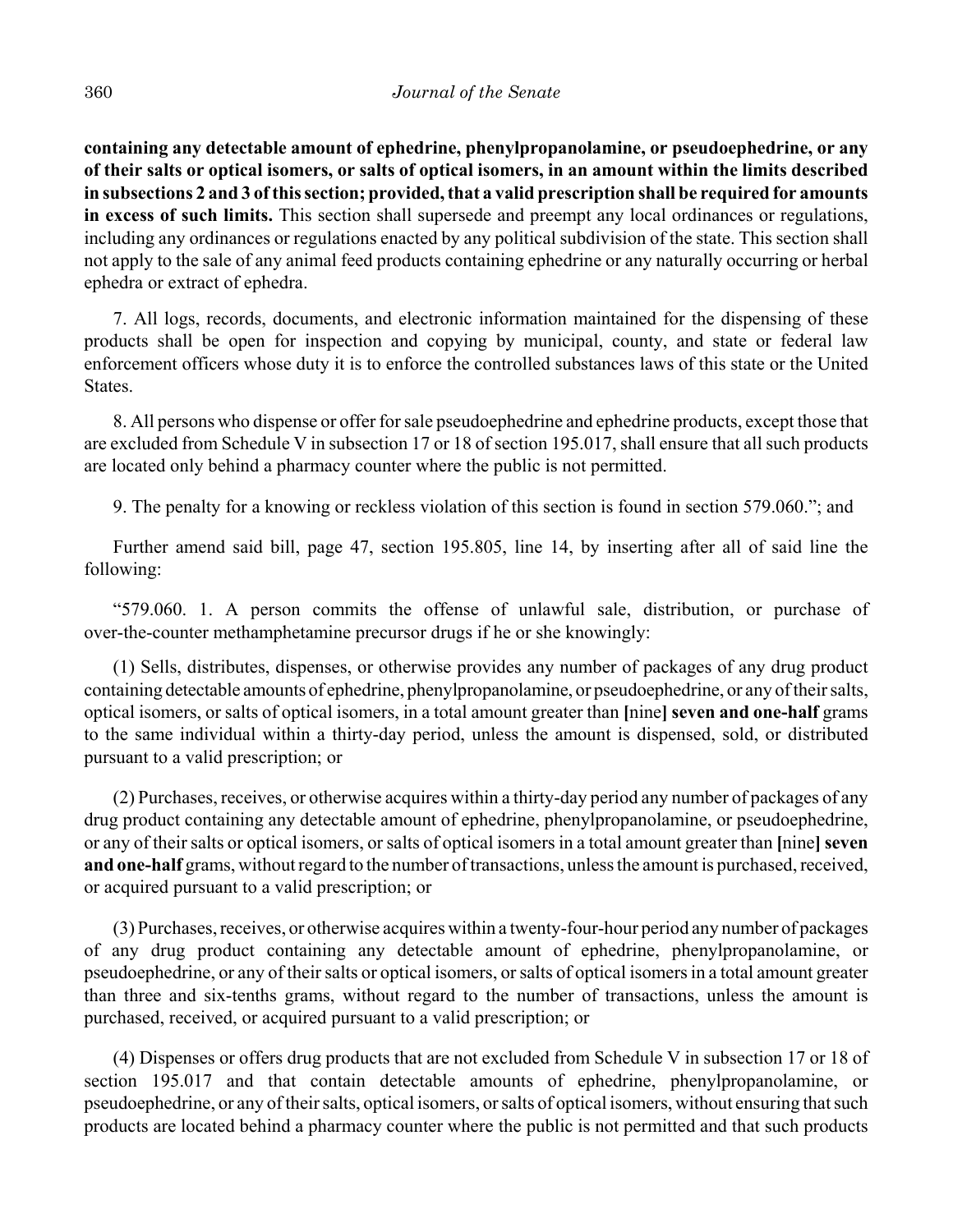are dispensed by a registered pharmacist or pharmacy technician under subsection 11 of section 195.017; or

(5) Holds a retail sales license issued under chapter 144 and knowingly sells or dispenses packages that do not conform to the packaging requirements of section 195.418.

2. A pharmacist, intern pharmacist, or registered pharmacy technician commits the offense of unlawful sale, distribution, or purchase of over-the-counter methamphetamine precursor drugs if he or she knowingly:

(1) Sells, distributes, dispenses, or otherwise provides any number of packages of any drug product containing detectable amounts of ephedrine, phenylpropanolamine, or pseudoephedrine, or any of their salts or optical isomers, or salts of optical isomers, in a total amount greater than three and six-tenth grams to the same individual within a twenty-four hour period, unless the amount is dispensed, sold, or distributed pursuant to a valid prescription; or

(2) Fails to submit information under subsection 13 of section 195.017 and subsection 5 of section 195.417 about the sales of any compound, mixture, or preparation of products containing detectable amounts of ephedrine, phenylpropanolamine, or pseudoephedrine, or any of their salts, optical isomers, or salts of optical isomers, in accordance with transmission methods and frequency established by the department of health and senior services; or

(3) Fails to implement and maintain an electronic log, as required by subsection 12 of section 195.017, of each transaction involving any detectable quantity of pseudoephedrine, its salts, isomers, or salts of optical isomers or ephedrine, its salts, optical isomers, or salts of optical isomers; or

(4) Sells, distributes, dispenses or otherwise provides to an individual under eighteen years of age without a valid prescription any number of packages of any drug product containing any detectable quantity of pseudoephedrine, its salts, isomers, or salts of optical isomers, or ephedrine, its salts or optical isomers, or salts of optical isomers.

3. Any person who violates the packaging requirements of section 195.418 and is considered the general owner or operator of the outlet where ephedrine, pseudoephedrine, or phenylpropanolamine products are available for sale shall not be penalized if he or she documents that an employee training program was in place to provide the employee who made the unlawful retail sale with information on the state and federal regulations regarding ephedrine, pseudoephedrine, or phenylpropanolamine.

4. The offense of unlawful sale, distribution, or purchase of over-the-counter methamphetamine precursor drugs is a class A misdemeanor."; and

Further amend the title and enacting clause accordingly.

Senator Koenig moved that the above amendment be adopted.

At the request of Senator Sater, **SB 523**, with **SCS**, **SS** for **SCS**, and **SA 3** (pending), was placed on the Informal Calendar.

Senator Hough moved that **SB 670**, with **SCS**, **SS** for **SCS**, **SA 1** and the point of order (pending), be called from the Informal Calendar and again taken up for perfection, which motion prevailed.

The point of order was again taken up.

President Pro Tem Schatz ruled that the point of order was not well taken.

At the request of Senator Hough, **SB 670**, with **SCS**, **SS** for **SCS** and **SA 1** (pending), was placed on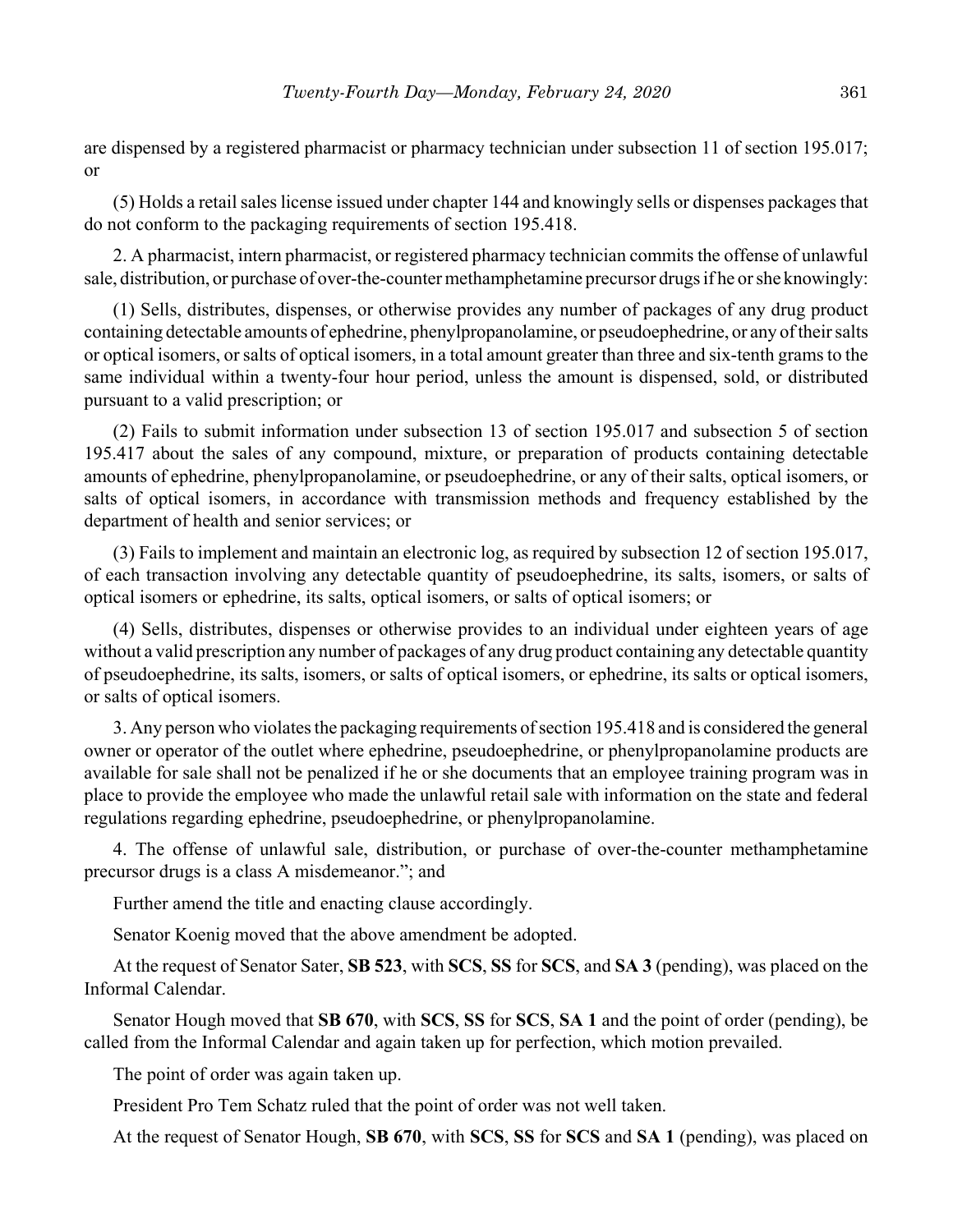the Informal Calendar.

## **REFERRALS**

President Pro Tem Schatz referred **SCR 44** and **SM 1** to the Committee on Rules, Joint Rules, Resolutions and Ethics.

## **REPORTS OF STANDING COMMITTEES**

Senator Rowden, Chairman of the Committee on Rules, Joint Rules, Resolutions and Ethics, submitted the following reports:

Mr. President: Your Committee on Rules, Joint Rules, Resolutions and Ethics, to which were referred **SCS** for **SB 689** and **SCS** for **SB 617**, begs leave to report that it has examined the same and finds that the bills have been truly perfected and that the printed copies furnished the Senators are correct.

## **MESSAGES FROM THE HOUSE**

The following messages were received from the House of Representatives through its Chief Clerk:

Mr. President: I am instructed by the House of Representatives to inform the Senate that the House has taken up and passed **HCS** for **HBs 1387** and **1482**, entitled:

An Act to amend chapter 198, RSMo, by adding thereto twelve new sections relating to the protection of residents living in long-term care facilities, with penalty provisions.

In which the concurrence of the Senate is respectfully requested.

Read 1st time.

Also,

Mr. President: I am instructed by the House of Representatives to inform the Senate that the House has taken up and passed **HB 1418**, entitled:

An Act to repeal section 32.056, RSMo, and to enact in lieu thereof one new section relating to confidentiality of motor vehicle registration records.

In which the concurrence of the Senate is respectfully requested.

Read 1st time.

Also,

Mr. President: I am instructed by the House of Representatives to inform the Senate that the House has taken up and passed **HB 1486**, entitled:

An Act to repeal sections 579.040 and 579.076, RSMo, and to enact in lieu thereof two new sections relating to distributors of hypodermic needles, with penalty provisions.

In which the concurrence of the Senate is respectfully requested.

Read 1st time.

Also,

Mr. President: I am instructed by the House of Representatives to inform the Senate that the House has taken up and passed **HCS** for **HB 1868**, entitled: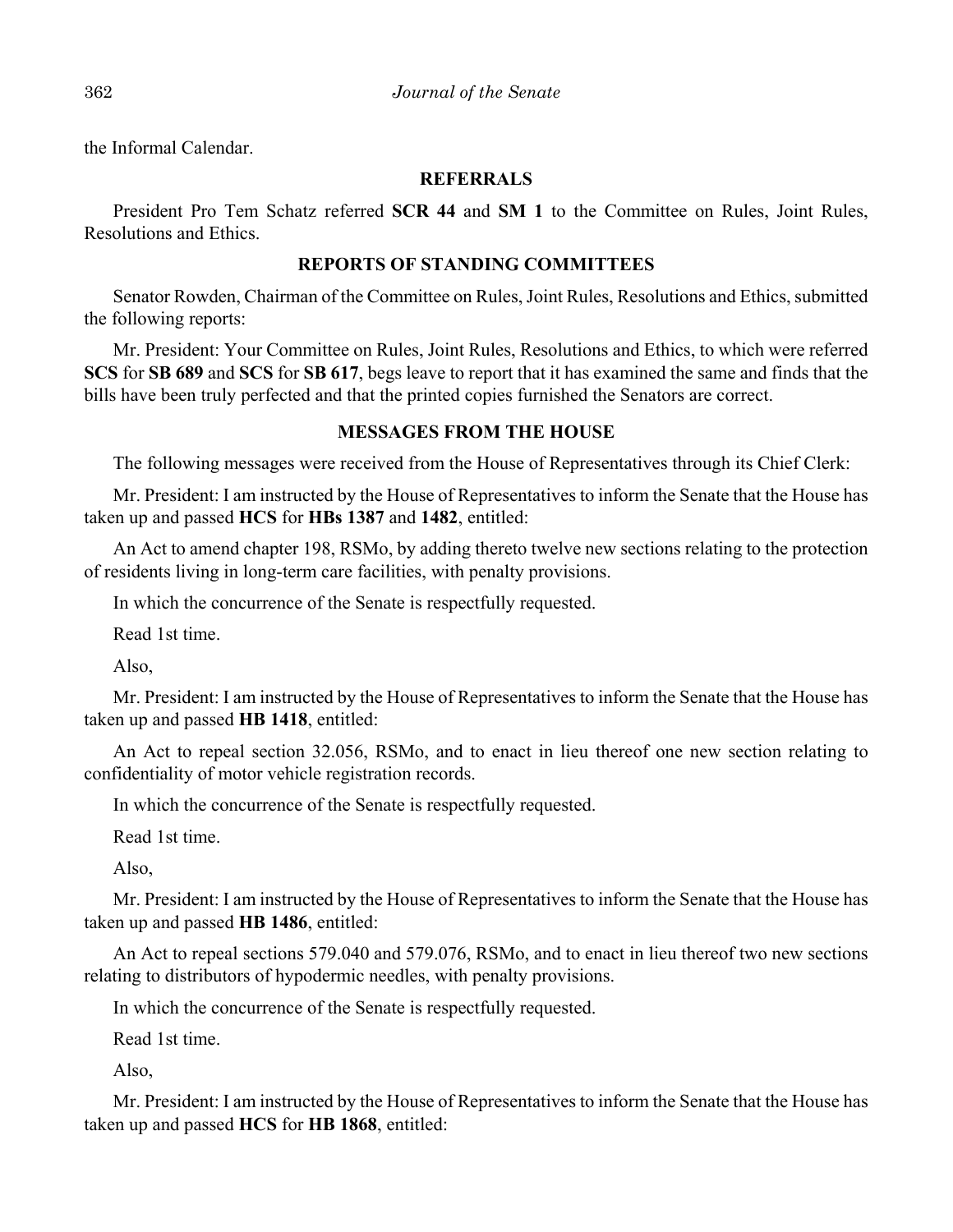An Act to repeal section 170.029, RSMo, and to enact in lieu thereof one new section relating to a state plan for career and technical education certificates.

In which the concurrence of the Senate is respectfully requested.

Read 1st time.

Also,

Mr. President: I am instructed by the House of Representatives to inform the Senate that the House has taken up and passed **HB 1873**, entitled:

An Act to repeal section 556.061, RSMo, section 211.071 as enacted by senate bill no. 793 merged with senate bill no. 800, ninety-ninth general assembly, second regular session, and section 211.071 as enacted by house bill no. 215 merged with senate bill no. 36, ninety-seventh general assembly, first regular session, and to enact in lieu thereof three new sections relating to the offense of vehicle hijacking, with penalty provisions and a delayed effective date for a certain section.

In which the concurrence of the Senate is respectfully requested.

Read 1st time.

Also,

Mr. President: I am instructed by the House of Representatives to inform the Senate that the House has taken up and passed **HCS** for **HB 1696**, entitled:

An Act to authorize the conveyance of certain state property, with an emergency clause for certain sections.

Emergency Clause Adopted.

In which the concurrence of the Senate is respectfully requested.

Read 1st time.

Also,

Mr. President: I am instructed by the House of Representatives to inform the Senate that the House has taken up and passed **HCS** for **HB 1787**, entitled:

An Act to repeal sections 51.050, 55.060, 58.030, 60.010, 115.306, 115.357, 162.291, 190.050, 204.610, 247.060, 249.140, 321.130, and 483.010, RSMo, and to enact in lieu thereof fourteen new sections relating to requirements to run for certain public offices.

In which the concurrence of the Senate is respectfully requested.

Read 1st time.

# **INTRODUCTIONS OF GUESTS**

On behalf of Senator Koenig, the President introduced to the Senate, Heather Cunningham, St. Louis.

On motion of Senator Rowden, the Senate adjourned under the rules.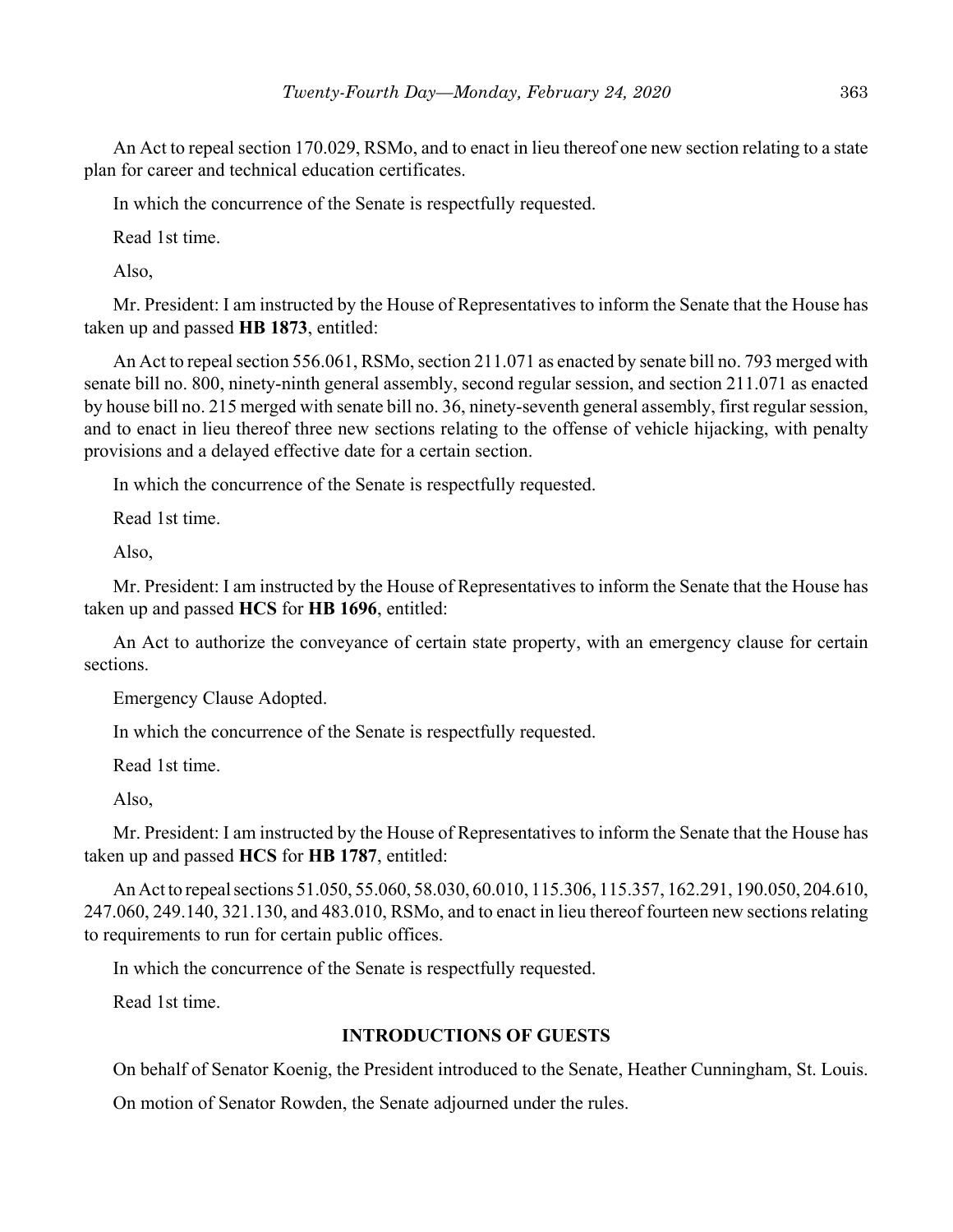364 *Journal of the Senate*

## SENATE CALENDAR

#### TWENTY-FIFTH DAY–TUESDAY, FEBRUARY 25, 2020

#### FORMAL CALENDAR

#### SECOND READING OF SENATE BILLS

SB 889-Koenig SB 890-Koenig SB 891-Burlison SB 892-Burlison SB 893-Burlison SB 895-Eigel SB 896-Eigel SB 897-Cierpiot SB 898-Cunningham SB 899-Brown SB 900-Sifton SB 901-Wallingford SB 902-Wallingford SB 903-Wieland SB 904-Wieland SB 905-Eigel SB 906-Libla SB 907-Arthur SB 908-Hough SB 909-Wallingford SB 910-Wallingford SB 911-White SB 912-Emery SB 913-Emery SB 914-Arthur SB 915-Crawford SB 916-Crawford SB 917-Onder SB 918-Onder SB 919-Onder SB 920-Wieland

SB 921-Wallingford SB 922-Luetkemeyer SB 923-Sifton SB 924-Riddle SB 925-Riddle SB 926-Walsh SB 927-Schatz SB 928-Brown SB 929-Emery SB 930-Eigel SB 931-Arthur SB 932-Onder SB 933-Onder SB 934-Onder SB 935-Wallingford SB 936-May SB 937-Nasheed SB 938-Onder SB 939-Onder SB 940-Schupp SB 941-Sater SB 942-Riddle SB 943-Crawford SB 944-Williams SB 945-Williams SB 946-Wieland SB 947-Wieland SB 948-Wallingford SB 949-Riddle SB 950-White SB 951-Schupp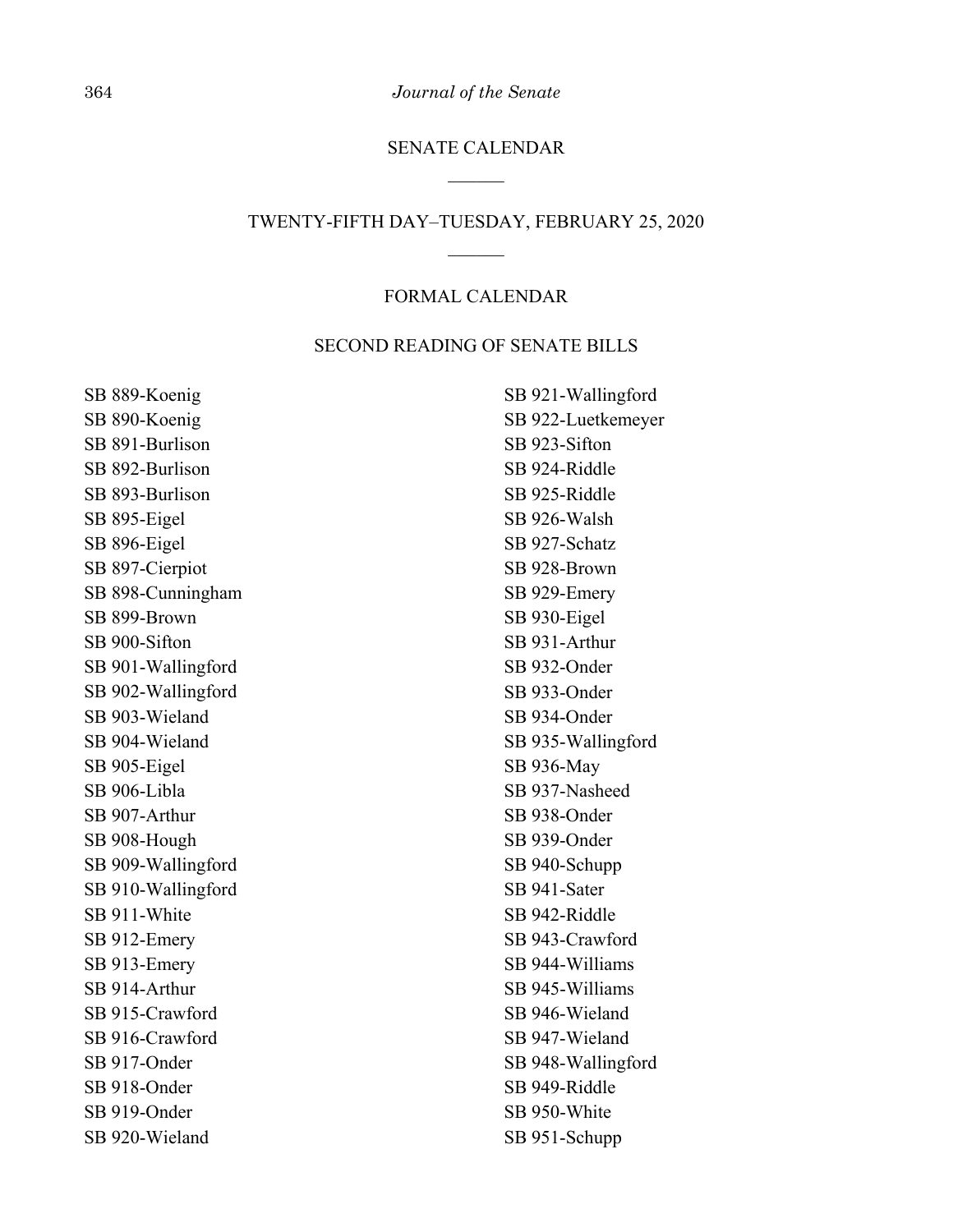SB 952-Williams SB 953-Williams SB 954-May SB 955-Walsh SB 956-Onder SB 957-Sater SB 958-Koenig SB 959-Sifton SB 960-Emery SB 961-Emery SB 962-Arthur SB 963-O'Laughlin SB 964-O'Laughlin SB 965-O'Laughlin SB 966-O'Laughlin SB 967-Cierpiot SB 968-Cierpiot SB 969-Riddle SB 970-Rowden SB 971-Sater SB 972-Wieland SB 973-Wallingford SB 974-Wallingford SB 975-Wallingford SB 976-Sater SB 977-Wallingford SB 978-Wallingford SB 979-Wallingford SB 980-Nasheed SB 981-Cierpiot SB 982-Cierpiot SB 983-Brown SB 984-Crawford SB 985-May SB 986-May SB 987-Williams SB 988-Emery SB 989-May SB 990-May SB 991-Walsh SB 992-Burlison

SB 993-Burlison SB 994-Bernskoetter SB 995-Cunningham SB 996-Onder SB 997-Bernskoetter SB 998-Sifton SB 999-Walsh SB 1000-Onder SB 1001-Brown SB 1002-Rizzo SB 1003-White SB 1004-Cierpiot SB 1005-Schupp SB 1006-Hoskins SB 1007-Burlison SB 1008-Burlison SB 1009-Burlison SB 1010-Sater SB 1011-Williams SB 1012-Wieland SB 1013-Wieland SB 1014-Sifton SB 1015-Emery SB 1016-Crawford SB 1017-Walsh SB 1018-Rizzo SB 1019-Rizzo SB 1020-Schatz SB 1021-O'Laughlin SB 1022-O'Laughlin SB 1023-O'Laughlin SB 1024-Riddle SB 1025-Emery SB 1026-O'Laughlin SB 1027-O'Laughlin SB 1028-White SB 1029-Sater SB 1030-Williams SB 1031-Nasheed SB 1032-Riddle SB 1033-Hegeman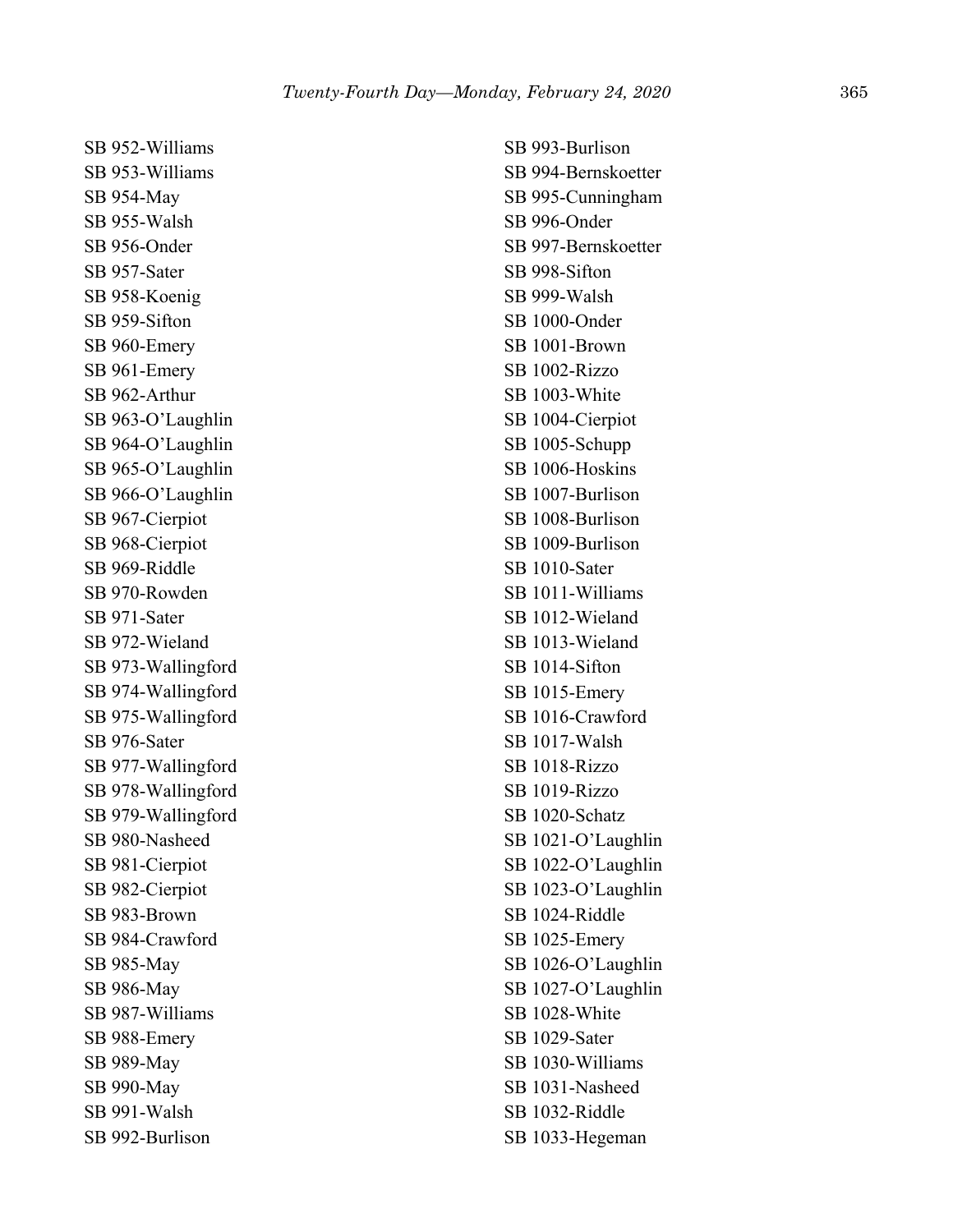SB 1034-Cierpiot SB 1035-Emery SB 1036-White SB 1037-Walsh

SB 1038-Wallingford SB 1039-Wallingford SB 1040-Wallingford

# HOUSE BILLS ON SECOND READING

HB 1631-Deaton HCS for HB 1959 HB 1566-Burnett HCS for HB 1434 HCS for HB 1488 HB 1348-Baker HCS for HB 1655 HB 1640-Taylor

HB 2061-Christofanelli HCS for HBs 1387 & 1482 HB 1418-McGill HB 1486-Rehder HCS for HB 1868 HB 1873-Gregory HCS for HB 1696 HCS for HB 1787

## THIRD READING OF SENATE BILLS

SB 552-Wieland SCS for SB 689-Emery

SCS for SB 617-Cunningham

## SENATE BILLS FOR PERFECTION

- 1. SJR 40-Koenig
- 2. SB 648-Koenig, with SCS
- 3. SB 664-Burlison
- 4. SB 587-Bernskoetter
- 5. SB 558-Schatz, with SCS
- 6. SB 529-Cunningham, with SCS
- 7. SB 631-Hegeman, with SCS
- 8. SB 531-Wallingford
- 9. SB 594-Hough, with SCS
- 10. SB 636-Wieland
- 11. SB 644-Hoskins
- 12. SB 718-White, with SCS
- 13. SBs 673 & 560-Brown, with SCS
- 14. SB 677-Luetkemeyer
- 15. SB 569-Koenig, with SCS
- 16. SB 608-May, with SCS
- 17. SB 632-Hegeman
- 18. SB 590-Burlison, with SCS
- 19. SB 559-Schatz, with SCS
- 20. SB 583-Arthur, with SCS
- 21. SB 646-Koenig
- 22. SBs 675 & 705-Luetkemeyer, with SCS
- 23. SJRs 48, 41 & 43-Luetkemeyer, with SCS
- 24. SB 699-Riddle, with SCS